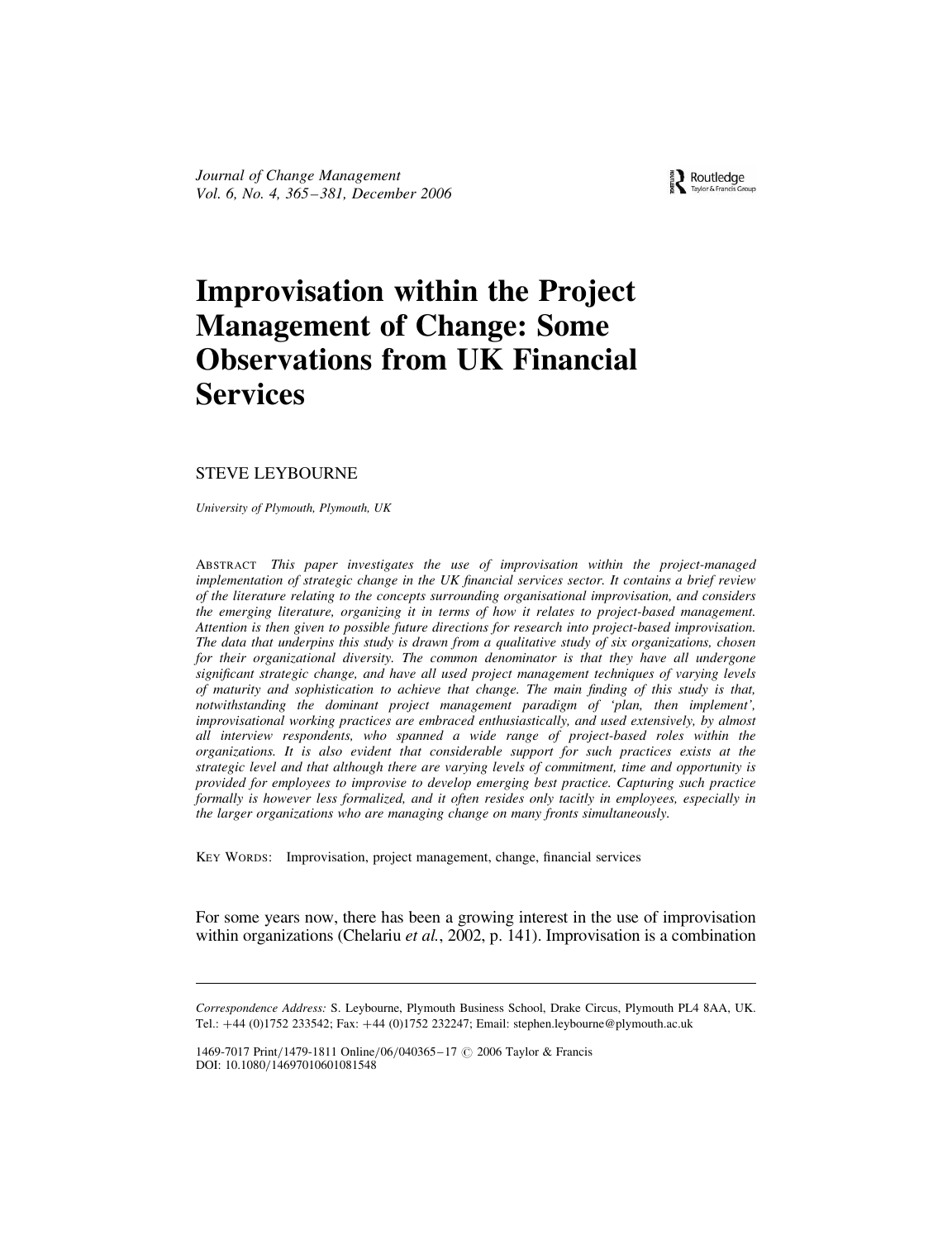of intuition, creativity, and bricolage that is driven by time-paced pressures, and in a project context, it involves moving away from an agreed plan in order to accelerate the implementation of actions (Moorman and Miner, 1998a, b; e Cunha *et al.*, 1999). In the 1960s, improvisation was seen as an organizational dysfunction, in that it led away from the traditional incremental route of 'plan, then implement' (Quinn, 1980). However, since then there has been a move towards improvisation being accepted as a skill that can assist in achieving the expectations of a corporate planning exercise. This movement has accelerated in intensity in the 1990s, given the need for faster cycle times and more innovative solutions to gain or retain competitive advantage (Crossan, 1997, p. 39).

Improvisation does however need some kind of framework within which it can work. It is unrealistic to expect organizations to allow employees to improvise without a degree of control, and in certain business sectors, such as financial services, the constraints placed upon participants by the various regulatory bodies render such a framework essential. Improvisation, however, is increasingly seen as a useful way of achieving tasks within organizations, whether this achievement is the development of a new product, the implementation of an element of corporate strategy, or the design of a new process or routine.

Many organizations are moving to management by projects in order to achieve their objectives. Indeed, the use of project management techniques within strategic implementation is seen as a way of improving implementation effectiveness (Grundy, 1998: p.50; McElroy, 1996, p. 329), and 20 years ago Kanter (1984, pp. 34– 35) also saw project teams as the way to implement, identifying a strong link between projects and implementation. This view is reinforced by an awareness that project management techniques and methodology are also useful in the management of organizational change (Clarke, 1999, p. 139), and specifically, that they can be used to assist in the effective implementation of corporate strategy (Grundy, 1998, p. 50; McElroy, 1996, p. 329). However, notwithstanding the fact that almost all project managers admit to improvising within their management of organizational projects, little has been published regarding this phenomenon. Additionally, no reference to improvisation appears within the 2000 US-based Project Management Institute (PMI, 2000) Body of Knowledge (BoK) or the 2000 version of the UK Association for Project Management (APM) *BoK*. There are references to project managers having flexibility to decide what to do in certain circumstances, and Fahrenkrog and Hudacsko  $(2001)$  suggest that PMI are looking to expand their *BoK*, which is currently written at the level of methods, processes and procedures. The intention is to identify project management principles, by attempting to harness the collective professional judgement of PMI members, to assist in the identification of: 'what is appropriate for any given project' (Fahrenkrog and Hudacsko, 2001, p. 1). However, notwithstanding a modest trend towards the consideration of project behaviours and an addressing of the 'softer' aspects of project management (PMI, 2002; 2004), I do not see this as an attempt to codify or formalize the use of improvisation in a project context. Indeed, the nature of improvisation is such that the 'essence' that drives such activity would be difficult to codify, as it draws on tacit skills to resolve emerging unique problems. As the academic exploration of project management often appears to concentrate on mechanistic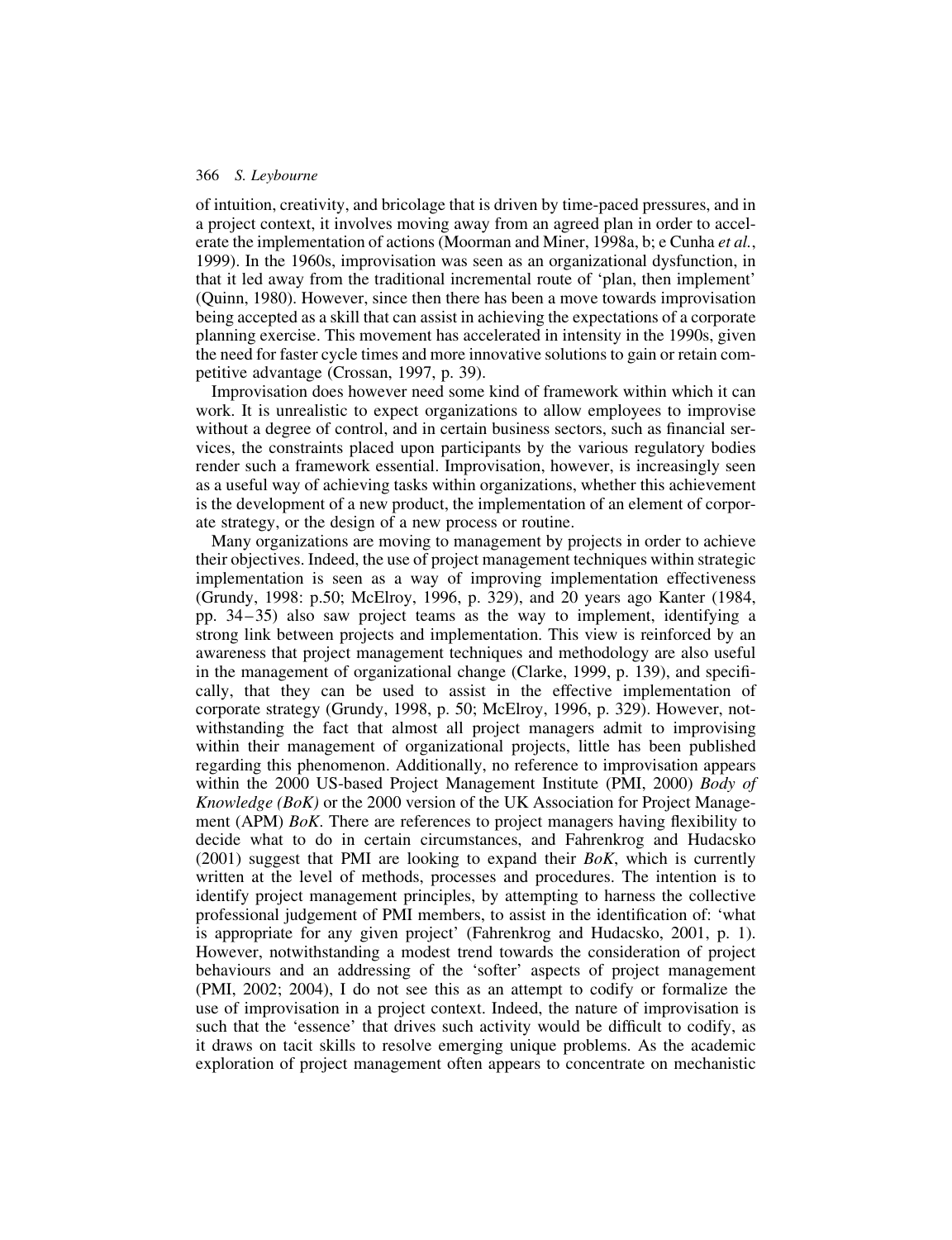rather than organic management (Burns and Stalker, 1961), it is intended that this paper address some shortcomings within this area of the literature.

## The Literature on Improvisation

Improvisation can be considered from a philosophical as well as an organizational stance. Ryle  $(1979, pp. 121-130)$  adopts a philosophical viewpoint, using the perspective of how thoughts develop, and how improvisation features in that process. He suggests that: 'the vast majority of things that happen ... are ... unprecedented, unpredictable, and never to be repeated' (Ryle, 1979, p. 125). As a result of this:

it follows that the things that we say and do in trying to exploit, avoid or remedy that small minority of the particular partly chance concatenations that happen to concern us cannot be completely pre-arranged. To a partly novel situation the response is necessarily partly novel, else it is not a response (Ryle, 1979, p. 125).

His assertion is therefore that however well an activity is planned, there will always be a novel set of circumstances to deal with, and that therefore improvisation is a part of daily life, thought, and communication. Ryle (1979, p. 129) describes improvisation as '... the pitting of an acquired competence or skill against unprogrammed opportunity, obstacle or hazard' although he is not specific about the meaning of an 'unprogrammed opportunity'. It is clear, however, that improvisation encompasses using resources that are to hand to resolve unforeseen occurrences. This is the essence of bricolage.

The organizational view of improvisation is different. For some years, improvisation has been a part of, or at least recognized in, organization theory, but it was seen as an organization dysfunction: either as an unintended outcome (March and Simon, 1958) or as an organization design failure (MacKenzie, 1986). However, a growing body of post 1994 literature considers improvisation as an organizational attribute that:

... contributes to and is an outcome of organizational absorptive capacity for new knowledge, structural flexibility, market flexibility, operational flexibility, intrapreneural culture and of the organization path dependence of exploitation and exploration adaptions (Lewin, 1998, p. 539).

Therefore, it appears that because of the speed and degree of change within organizations and their environments, the organizational perception of improvisation has been revised. From being an outcome of 'getting things wrong', and, therefore, having to effect a repair, improvisation is now seen as a positive skill in making meaningful decisions within a limited timescale, without optimum information and resources.

## Stages in the Organizational Improvisation Literature

In any review of an emerging literature, it is inevitable that the output of distinguished colleagues will have covered some areas of the field. In the case of the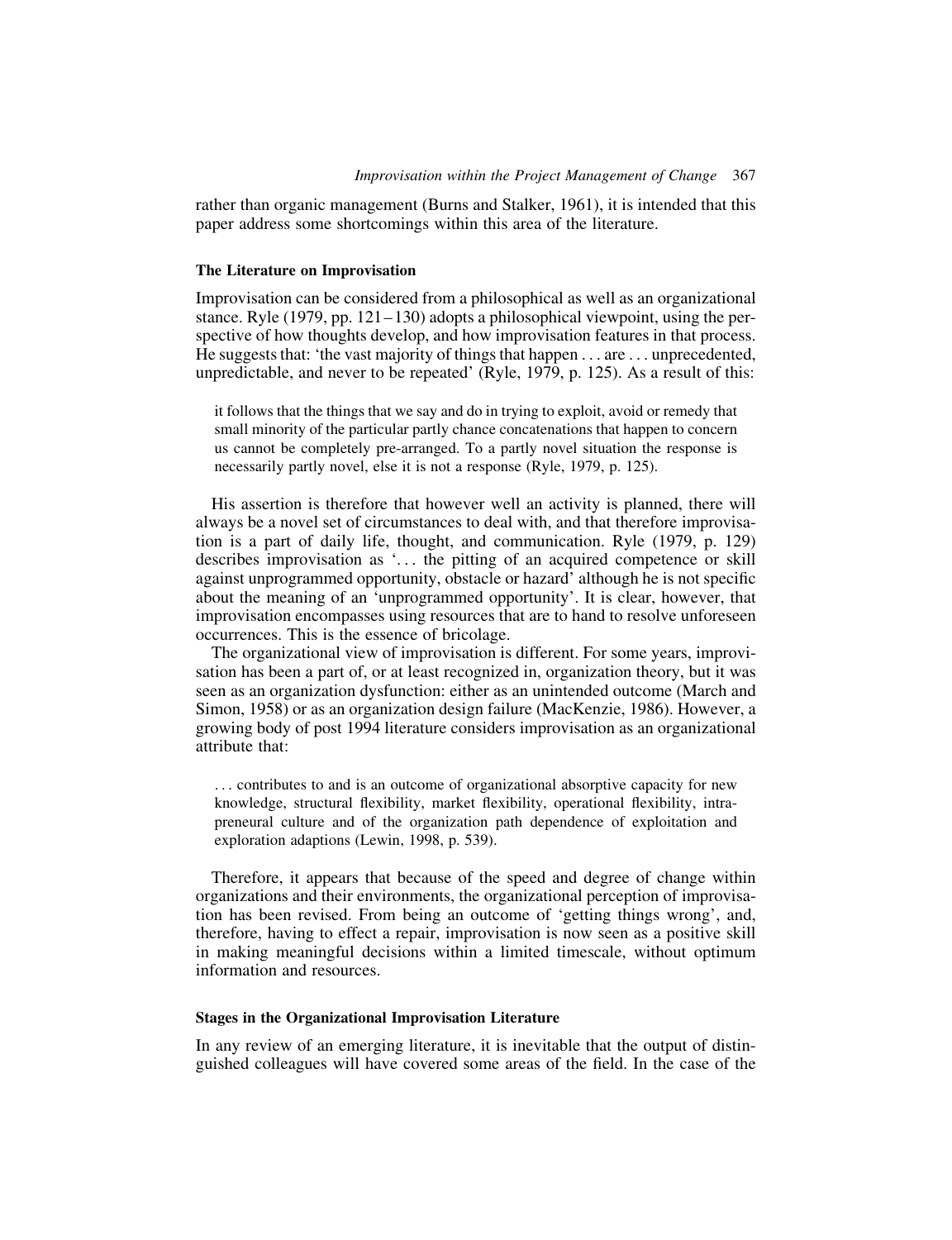area to be considered within this paper, e Cunha et al. (1999) have already provided an enlightening and comprehensive review of the emerging 1990s improvisation literature. They formally define improvisation, together with a review of its antecedents, influencing factors, and outcomes. A literature review is included, dividing existing work on theory development in improvisation into first, second, and third stage articles. First stage articles attempt to transpose the improvisational work carried out in jazz extemporising and theatre to organizational contexts. Second stage articles move improvisation away from the arts and into organizations, developing definitions (usually from a grounded theory approach), and building the foundations to allow research of a more positivist leaning. An emerging third stage is also identified, considering amongst other areas, a temporal perspective of organizational improvisation

## Improvisation and Project Management

Improvisation is linked with aspects of time, particularly pressure to achieve to a demanding or compressed timetable. Although projects are managed according to time, cost, and scope or functionality targets, the temporal aspect of project delivery tends to have the highest scrutiny, especially in turbulent organizational environments Moorman and Miner (1998a; b) both consider definitions and components of improvisation. Improvisation in this context is defined as ' ... the degree to which composition and execution converge in time' (Moorman and Miner, 1998b, p. 698). It follows from this that the more proximate the time between the design and implementation of an activity, the more that activity is improvisational. Kanter (2002) takes this concept further; applying it to strategic planning through an approach, she labels 'project-by-project' improvisation. She suggests that 'an internal marketplace of ideas in which innovators initiate and sell projects replaces the usual decision-making hierarchy' (Kanter, 2002, p. 81). Project-based work is also widespread in new product development. Akgun and Lynn (2002) quantitatively analysed data from 354 respondents across a range of industry sectors, and concluded that '[project] team improvisation has a positive impact on speed-to-market under turbulent markets and technologies' (2002, p. 124).

Bricolage has already been mentioned as involving the use of resources that are to hand to resolve unforeseen occurrences. Indeed, in both France and Spain, the literal translation of bricolage is 'do-it yourself'. Lehner (2000) develops the use of bricolage, broadly supporting a positive relationship between project-based implementation and bricolage, as: '... planning threatens flexibility whereas bricolage enhances flexibility of [project-driven] strategy implementation'. He also discusses environments that are subject to: 'high dynamism' that may: '... render planning futile' (Lehner, 2000, pp. 4 – 5), thereby supporting a key assertion of this paper, that improvisation, i.e. the fusing of planning and execution, is widespread in fast moving commercial sectors. Chelariu et al. (2002) expands on certain elements of this work, offering a comprehensive review of the way learning interacts with improvisation, and presenting a typology of improvisation. There are also links with the use of improvisation within projects.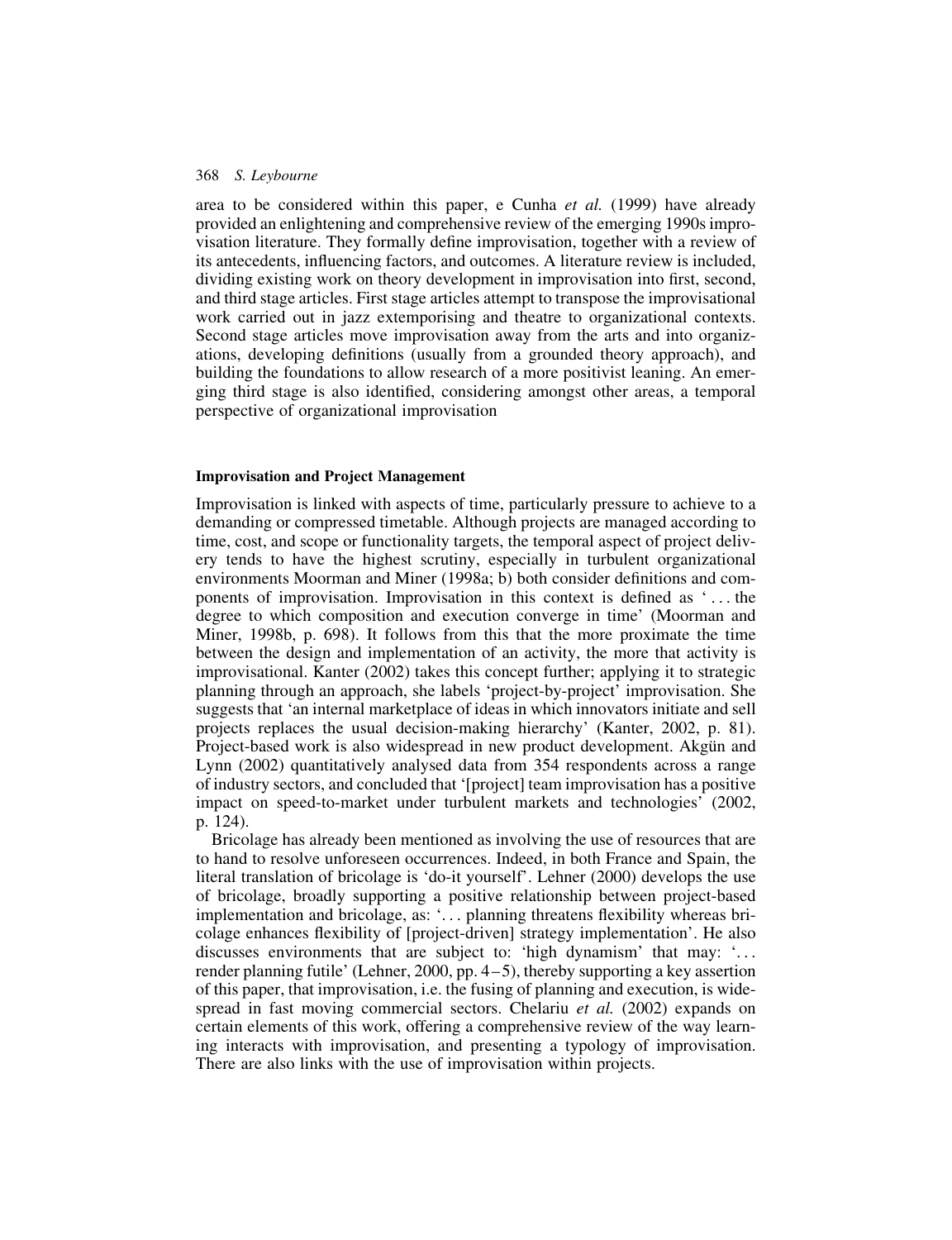The focus of much of the research reviewed here is on the need for an underpinning structure or framework, and the need for skills and knowledge, which can be learned or rehearsed, in order for improvisation to work within organizations. It also appears that although improvisation takes place often within project management, especially towards the end of a project, when bricolage comes into play because budgets are exhausted and the completion date is near, there is little mention of projects in the literature. Projects are mentioned tangentially in Chelariu et al. (2002), but otherwise, a different context is used (Brown and Eisenhardt, 1997), unrelated to the use of project management to implement change.

## A Description of the Study

Based on some perceived shortcomings in previous theorising and research, a study was designed to address issues relating to the interface of implementation, projects, and change, the importance of socio-behavioural, cultural, and political issues within that interface, and the use of improvisation within the projectmanaged implementation process. This broad design has produced many outcomes that are reported elsewhere (Leybourne, 2002), but this paper concentrates on the recognition and use of improvisational work practices within the findings. The interface between implementation, projects, and change has often been considered in a narrow way, following positivist traditions, and it is useful to consider some of the interlinking phenomena that can only be accessed using qualitative methods such as the analysis and comparison of case studies (Yin, 1984). This method is able to yield the rich and deep observational and narrative data that can produce new insights and explanations (Bryman, 1988). Case study based research offers: '... an inductive, qualitative approach to increase the chance of discovering the unanticipated', and is '... designed to generate new theory, not to test existing theory' (Gersick, 1988, p. 12). An emphasis on 'discovering the unanticipated', allows the development of new explanations and theory from qualitative data, and case studies are seen as the ideal vehicle for this. As management researchers, we are currently not fully aware of the problems faced in considering many of the linkages that may exist between implementation, projects, and change, as a dearth of theory links the three areas. Such an assertion, however, does not suggest that managers practising project-managed implementation are not engaging with the problems of that implementation, only that these matters have rarely been considered or been researched using qualitative research methods.

#### Sample and Method

The study that provides much of the primary data upon which the findings articulated in this paper have been based was located in a sub-sector of the UK financial services sector. Six anonymised retail lending institutions, ranging from a major quoted bank (BigBank), through building societies and ex-building societies (MutualCo & ExSociety), to both larger (FinanceCo & DivestCo) and smaller (NewCo) retail lending organizations, were used. This sample was chosen taking into account the relative populations of organizations in each of the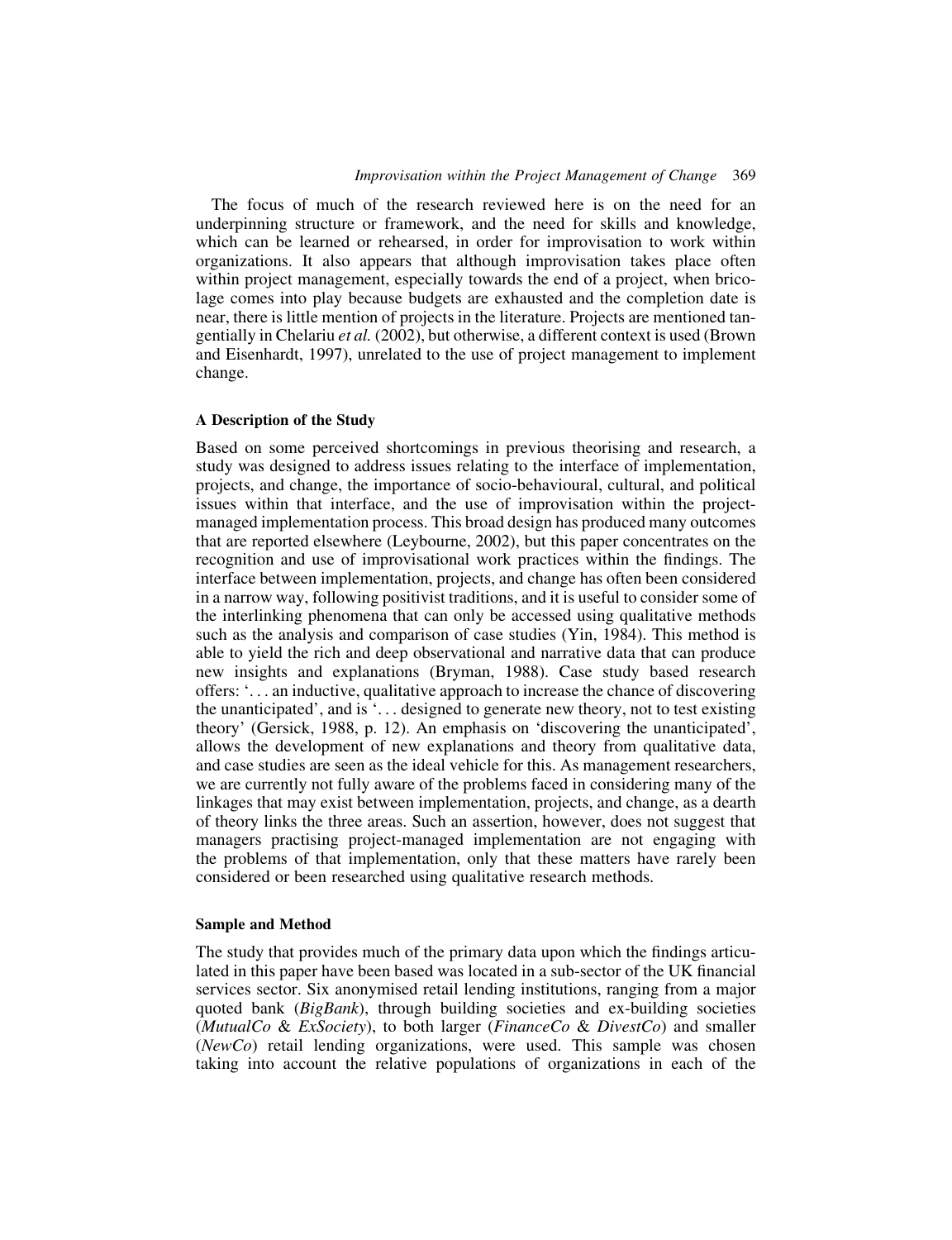sub-sectors, the required number of cases required to provide an opportunity to develop theory (Eisenhardt, 1989, p. 537; Stake, 1994, p. 237), and the need to include cases with differing characteristics, or polar types (Pettigrew, 1988). In each case the investigations, observations, and analysis focused on the ways in which the chosen organizations used the principles of project management to implement strategic and behavioural change. Within these organizations a wide variety of change initiatives were being addressed, encompassing projects at all stages within the project and change lifecycles. Strategic initiatives included the merging of IT systems as a result of merger, the development of new sales and communications based on the internet, and structural re-organization triggered by the development of a new head office building. Behavioural change initiatives embraced attempted modifications to organizational culture, employee motivation and flexibility, and the implementation of frameworks to encourage the principles of knowledge management.

The data collection and analysis took place during 2000 and 2001, involving many visits to the organizations, and the collection of around 100 h of interview data from over 90 interviewees. Much observational and secondary data, including project documentation and documented procedures, was also examined and incorporated into this broadly qualitative study. This data was analysed, using a grounded theory approach (Glaser and Strauss, 1967), and each of the six organizations written up as a case study. Cross-case analysis was then undertaken, and a number of themes, trends, and modes of operation were identified.

The study focused on the project-based processes, mechanisms and routines that the six organizations used to implement change, much of which originated within the strategic planning process. Each organization used project management as the vehicle for the implementation of strategy, although the way it was used, and the level of financial and other resources available varied dramatically across the organizations. The prime focus of this paper, however, is the movement away from standardized and documented processes and mechanisms, towards use of improvisational routines and mechanisms, within an area that is usually bounded by adherence to agreed plans and procedures.

#### Results

The analysis of the rich and varied data collected during the full study (Leybourne, 2002) produced a list of eleven key factors that appear critical to the projectmanaged implementation of change within the case study organizations. However, this paper is focused specifically on the recognition and use of improvisational working practices, and compelling evidence was exposed that supports both the recognition that such practices are both utilized and beneficial within the six case study organizations that contributed to the research. Much of the tangible and verifiable data is in the form of statements from interviewees. A selection of these from across the six case study organizations is recorded in Table 1, and they demonstrate a significant enthusiasm for improvisation, which has been embedded into project-managed change processes. However, it is important to contextualize these comments, as they are made by a range of employees at the strategic, operational, and non-managerial levels within the six organizations. Cross-referencing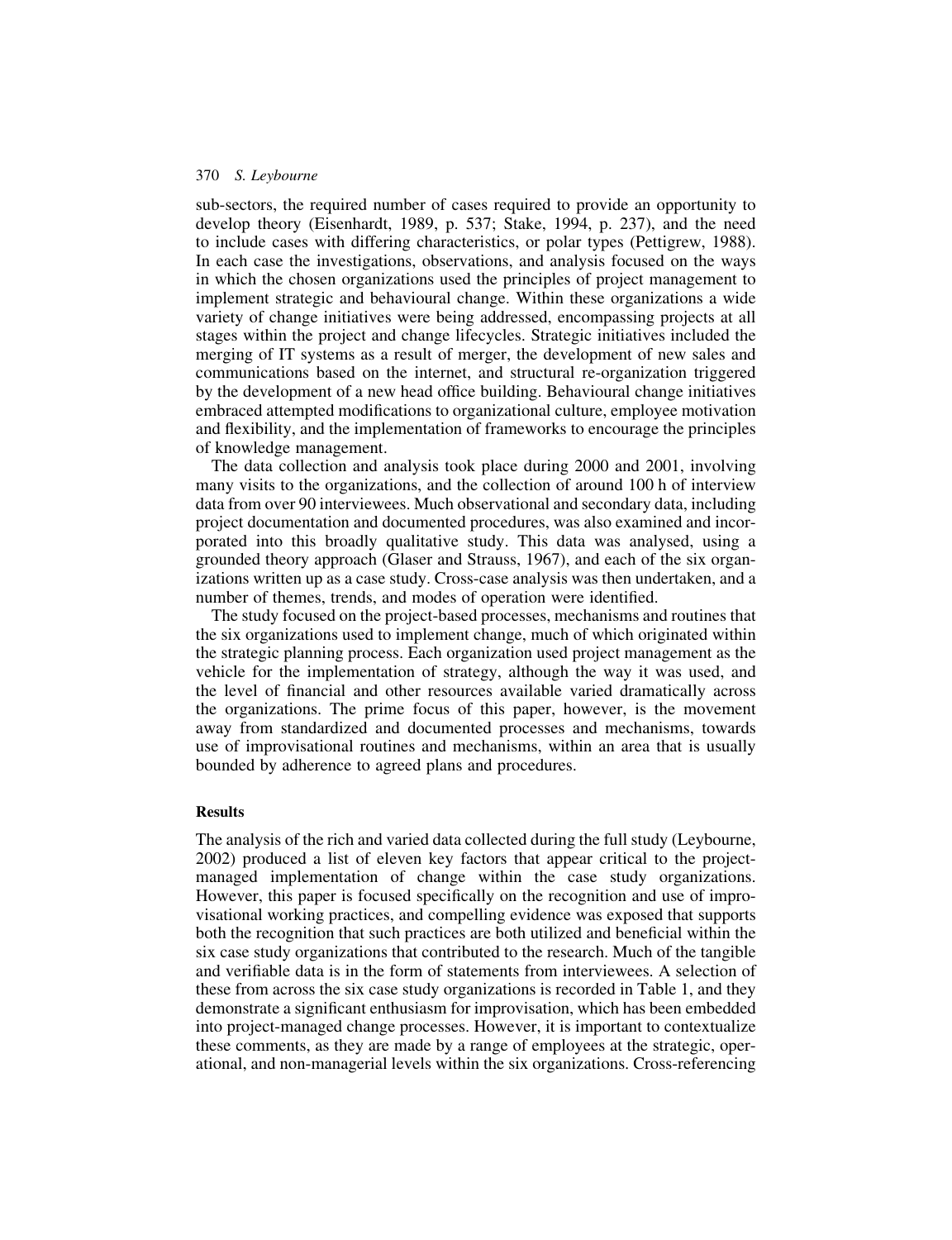Table 1. Opinions about improvisation from the data

#### BigBank

- † '... if you can find a better way of achieving the goal ... you have the freedom to do that. Therefore, improvise or innovate.'
- 'Improvisation and innovation are fundamental to becoming more effective as a business operation....'
- † 'Actually you just get on the'phone and make something happen informally, which fits with the idea of improvisation for me.'

#### MutualCo

- † 'I improvise to get things done....'
- † '... you couldn't get a project "live" without improvisation.'
- † 'With my current project, the sponsors are not interested in change management. They just want to get it done.'

ExSociety

- † 'We do lose out through the rigorous process we take in terms of programme management.'
- We do see some improvisation within projects which for the most part is good and pragmatic and beneficial.'
- † '[I improvise] all the time really, because working in a branch, you have got a big variety [of challenges].'

FinanceCo

- † 'It is important to say why improvisation is occurring, and if it is occurring because something new has happened. If it is occurring because you were dumb in the way you planned in the first place then that is bad project management.'
- 'We will improvise ... to achieve deadlines effectively, because sometimes the deadlines that have been provided to us are impossible to achieve otherwise.'

NewCo

- † '... our approach is not so rigid as to make that [improvisation] a highly noticeable occurrance.'
- † 'You have got to improvise all the time to find the solution....'
- † 'To improvise is to be innovative, and you need to be innovative to succeed.'
- † 'Sometimes when you do that [improvisation], you get better ideas brought in....'

DivestCo

- † 'It [improvisation] probably doesn't happen enough.'
- † 'As an organization we would see ourselves as fairly improvisational. We are not afraid to jump off the plan. It is part of our "can do" culture.'
- † 'I do it [improvisation] all the time.'

the comments with the positive and negative attributes in Table 2, and the descriptions of the contextual idiosyncrasies of the six organizations, assists with this.

There is a view, first mooted by Moorman and Miner that improvisation may be: 'driven by firm mismanagement, environmental change, or the decision to use improvisation purposefully as part of firm strategy' (1998a, p. 15). These three perspectives are dramatically different. This research exposes examples of each of these occurrences, and other commentators on the use of improvisation within organizations have echoed this opinion. The interview narratives, when combined with other primary and secondary sources of data, also highlighted a number of positive and negative attributes about the way improvisation is perceived within the case study organizations. These attributes are recorded in Table 2.

If these three reasons for improvising are mapped onto the case study organizations, only two appear to use improvisation 'purposefully as a part of firm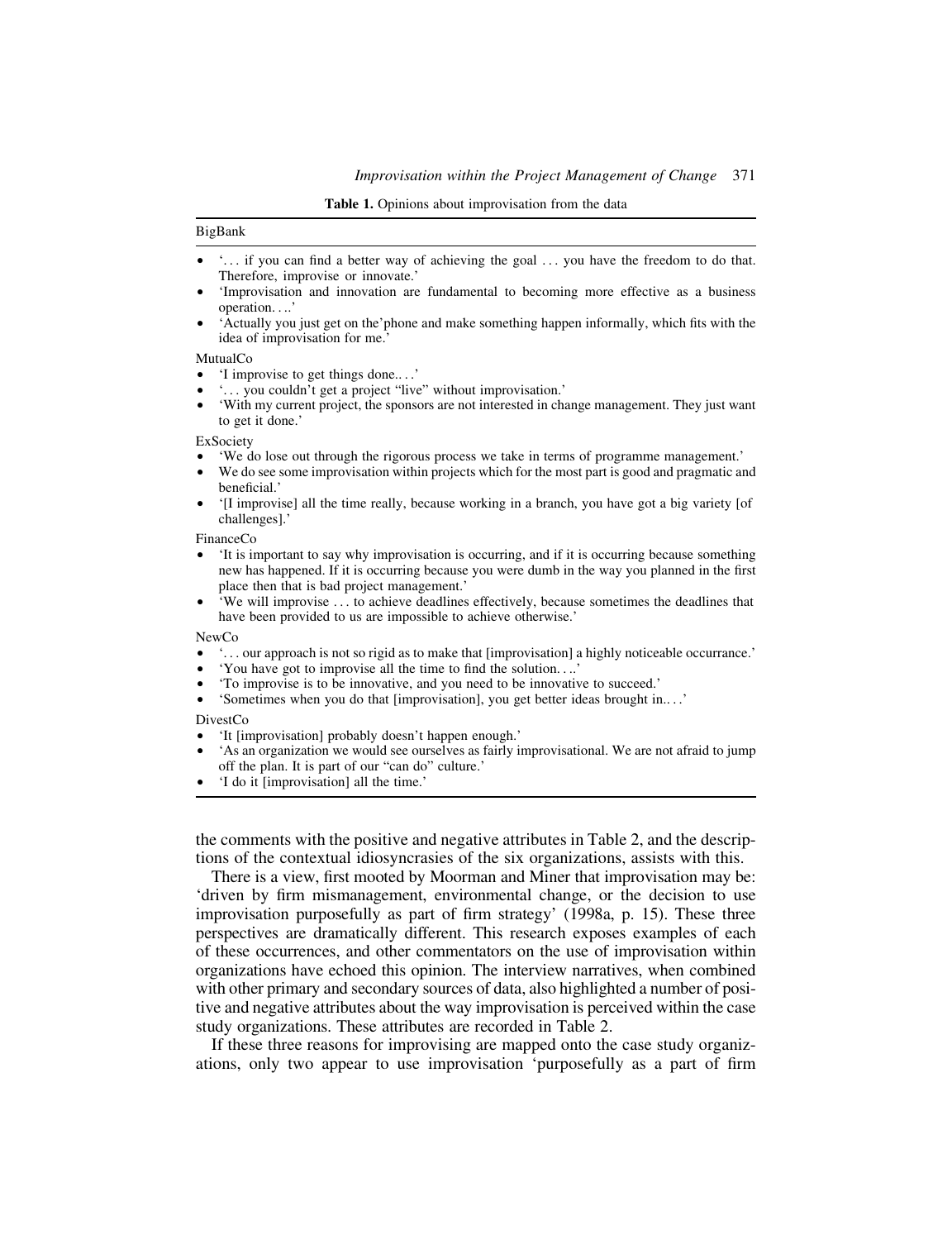Table 2. Case study sites: positive and negative attributes concerning improvisation

# BigBank Positive attributes Negative attributes Support for improvisation implicit within Rigidity in customer-facing procedures the organization egates improvisation the organization<br>
Training on aspects of improvisation<br>
Training on aspects of improvisation<br>
Perception that senior Perception that senior managers are deeply<br>entrenched in traditional banking mentality Informal networks to assist with improvisation Improvisation accepted as contributing to projectmanaged change MutualCo<br>Positive attributes Willingness to accept improvisation as an accelerator of change Programme/project managers admit to the to improvise<br>regular use of improvisation Pressure to do ExSociety Positive attributes<br>
Improvisation recognized as contributing<br>
Perceived rigidity of programme Improvisation recognized as contributing towards speed and innovation within the organization Senior management support for regulation within the sector improvisational activity Audit and compliance support, within agreed boundaries FinanceCo<br>Positive attributes Allows quick responses to external changes Loss of control over processes by senior within projects<br>
Allows flexibility in structuring lending<br>
Mot a substitute for poor planning and Allows flexibility in structuring lending products Allows employees to meet customer Less accepted within the IT area expectations Support from group internal audit NewCo Positive attributes<br>
Recognition of improvisation as a positive<br>
Anticipation that ne Recognition of improvisation as a positive Anticipation that new parent company will force for change require a more structured approach Strong management support for improvisation Mechanisms for formalizing successful improvised work processes Most respondents admit to the use of improvisation DivestCo Positive attributes Negative attributes Recognition that improvisation is effective Risk aversion within the organization in certain areas within the organization Tensions between improvisation and t in certain areas within the organization Tensions between improvisation and the An admission that many people use the need to address regulatory constraints improvisation A desire to improve improvisation skills Formalization of some areas relating to improvisation. Workshops to address the link between risk and control

Negative attributes<br>Conflict with internal audit department Risk aversion negatively influences ability Pressure to deliver may encourage reckless improvisation

management tools and techniquesPossible difficulties with the volume of

Negative attributes execution

require a more structured approach

need to address regulatory constraints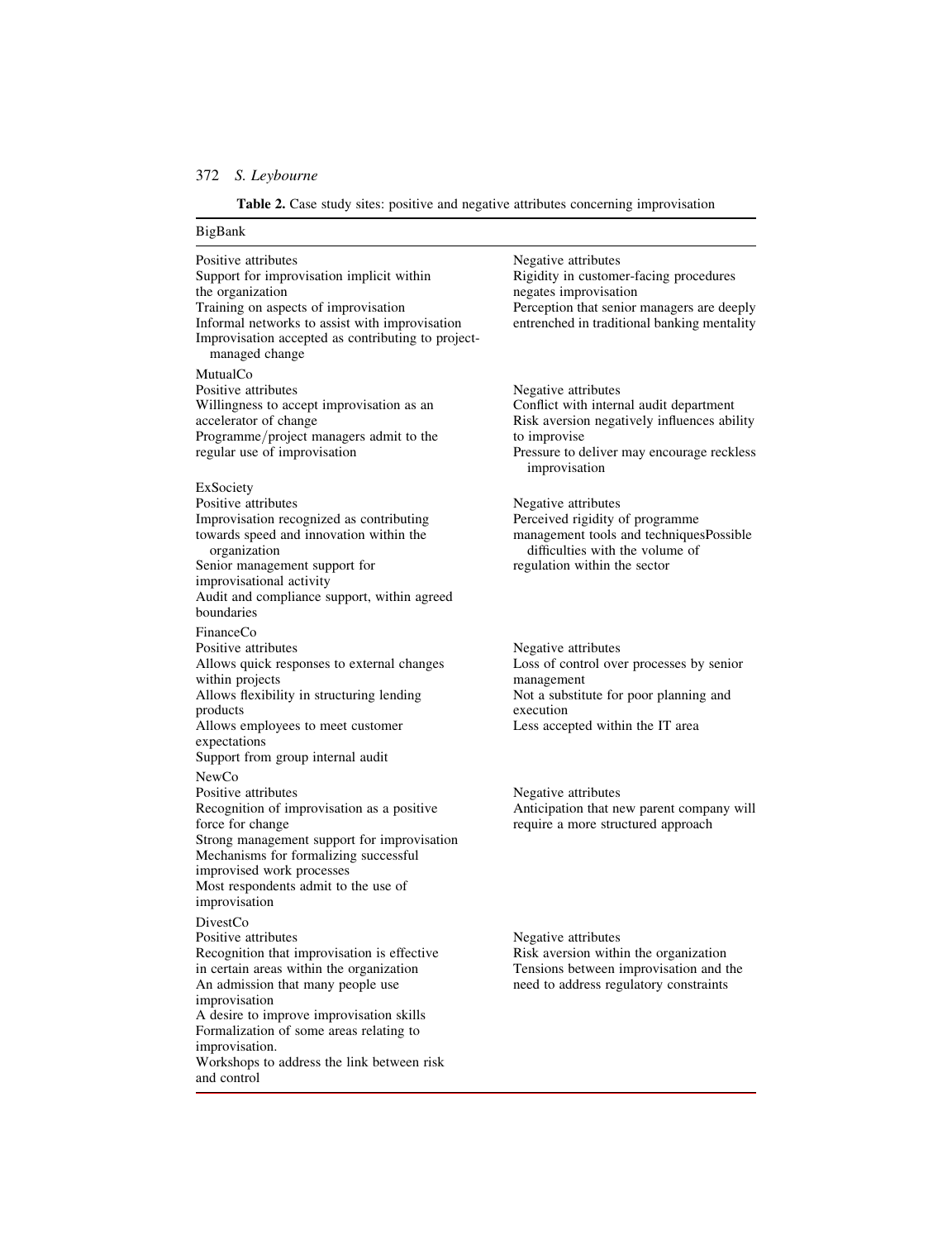## Improvisation within the Project Management of Change 373

strategy'. Both *ExSociety* and *NewCo* were able to demonstrate that they both use and support improvisation proactively, as experience has indicated to them that it assists employees with meeting organizational objectives. As NewCo is the smallest and youngest of the case study organizations (approximately 150 employees and less than four years of trading), the managers there had designed the organizational processes to encourage flexible working, and engender an element of improvisational activity. Also, one manager at the strategic level within ExSociety contended that the organization may be 'missing out' on opportunities to innovate because some controls were too tight to allow enough improvisation. Interestingly, in ExSociety there was also strong support for improvisational working from the Audit and Compliance area of the business, demonstrating a willingness by senior inspection and scrutiny personnel to embrace working practices that would traditionally be an anathema to them.

A further two of the case study organizations appear to have a tendency to use improvisational working practices because of 'environmental change', which in this context would include changes to both the internal and external environments. Both *BigBank* and *DivestCo* recognise that their employees are improvising, and in many cases, this is because the organizations are attempting too much projectmanaged change activity on too many fronts, but with insufficient resources. Within *BigBank*, most of this change has resulted from the merging of two major UK clearing banks in the mid 1990s. As a result, many project managers and project team members were using improvisational practices in an attempt to reduce timescales, and circumvent both financial and human resource shortfalls. In FinanceCo, there is compelling evidence that such activity is emerging in an attempt to remedy problems stemming from poor project planning and execution.

The final two case study organizations appear to improvise because of 'firm mismanagement'. MutualCo and DivestCo are both attempting to change the nature and strategic impetus of their business. At the time of this study, MutualCo had outdated business processes, and an intensely traditional management cohort, much of which was resistant to change. The organization had recently appointed a new strategic management team, who were attempting to implant major strategic and cultural change simultaneously. DivestCo had recently sold its main product line, and was seeking a new strategic direction. Project Managers and team members in both organizations were therefore improvising surreptitiously, as temporal and resource pressures were intense. Additionally, in each case the cultural norms and values of the organization led employees to believe that failed improvisations would not be looked on as learning experiences.

Improvisational working practices, and the way that they interface with the project-managed implementation of change, can be divided into three sub-areas. These areas address three issues relating to the use of improvisation within project-managed change; namely support, recognition, and use. Each will now be considered in turn.

## Support for Improvisation

One striking outcome of the study that supports this work is that, notwithstanding the fact that improvisation within projects could be construed at a simple level as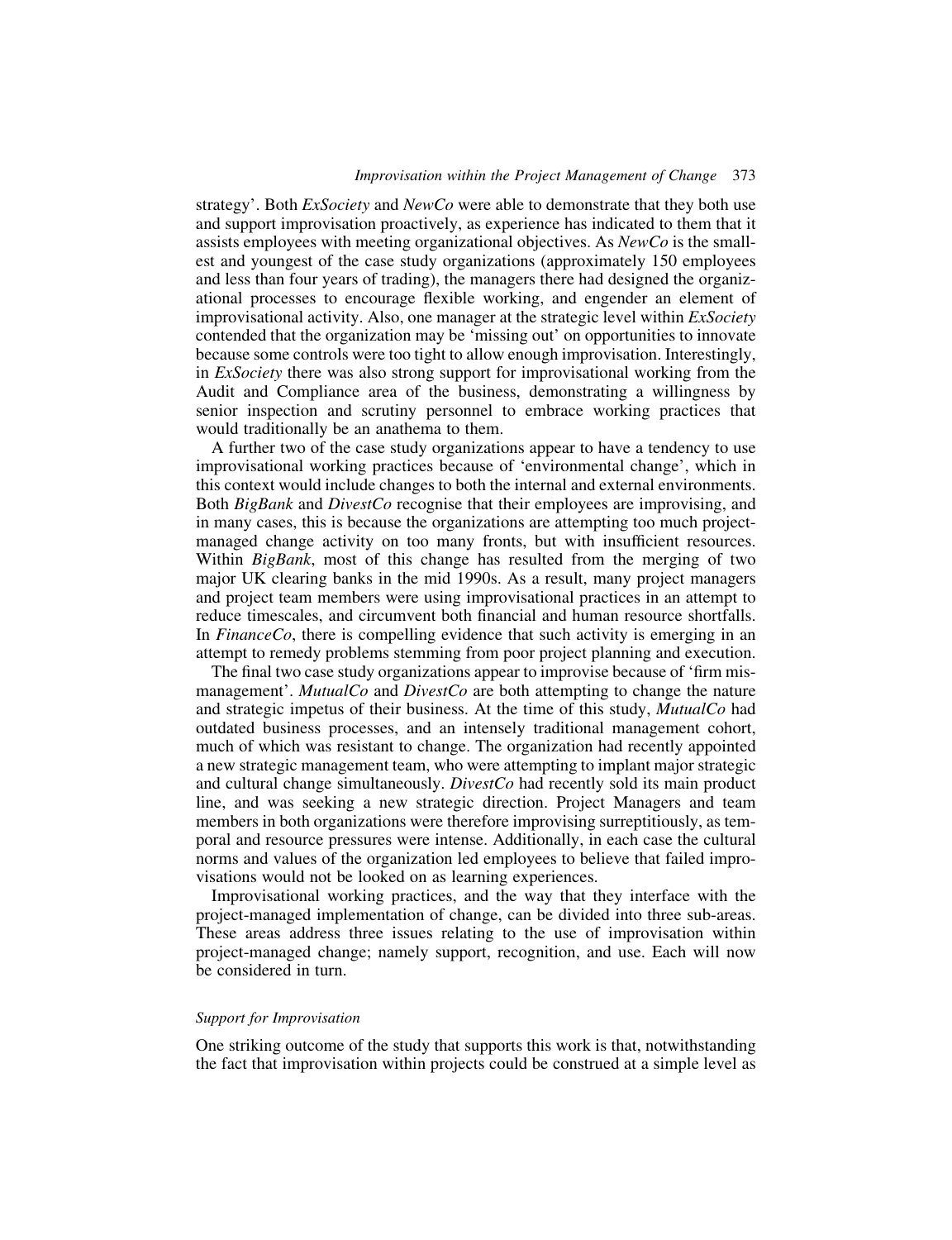bad project management, there is almost universal support for it in a project and change context. Indeed, only one person of those interviewed did not support improvisational activity. This almost universal support is a significant finding for three reasons. First, although research into improvisation appears to be increasing exponentially (e Cunha et al., 1999), little research has been published regarding improvisation within projects, notwithstanding recognition of its use by project managers. Second, the concept of improvising within projects does not appear in textbooks relating to the management of projects. Third, there is no reference to improvisation either in the 2000 US Project Management Institute BoK or the Dixon (2000) UK Association for Project Management BoK, although this is hardly surprising as both BoK's are written at the level of methods, processes, and procedures.

Possible reasons can be offered for this overwhelming evidence of extensive use and acceptance of improvisation in the project management of change. Chelariu et al. (2002, p. 141) suggest that this is: '... a reflection of the pressures of an environment characterised by unprecedented fast change.' Stacy (1996) suggests that these environmental conditions are uncertainty, complexity (described in terms of interdependent environments), and dynamism (described in terms of short-lived opportunities and threats to survival). The research that underpins this study was carried out within the UK retail financial services sector, which has many elements of such an environment. Organizations faced with these conditions will inevitably find the traditional planning and implementation models less effective. Dickson (1997, p. 37) and Moorman and Miner (1998a, p. 1) both recognize the need to manage new change during implementation, and Tushman (1997, p. 15) discusses managing multiple changes concurrently. These variations on the 'emergent change' model are well recognized, and it appears from elements of this study that improvisation is used by project managers to assist with managing this change.

The results also indicate that project and change managers embrace improvisation almost universally as a means of 'getting things done.' Many managers, across all six organizations, have strongly articulated opinions about the need to move away from agreed plans in order to achieve change. Indeed, management teams may '... make a conscious decision to improvise as a means of creating more flexibility of behaviour and more spontaneous decision making' (Chelariu et al., 2002, p. 141). Crossan and Sorrenti (1997, p. 155) see this as  $\ldots$  intuition guiding action in a spontaneous way.' Improvisation is also seen as a means of circumventing intra and inter-organizational political resistance. It is also apparent that improvisation often takes place without senior management knowledge. This surreptitious use of improvisational work practices may be a circumstance of project-based employees feeling exposed if they abandon a plan that has been developed with others. Improvisation may remove the 'comfort factor' that the improviser draws from a shared responsibility for project activity, based on the project plan as an artefact that can be used to support project decisions. Chelariu *et al.*, see project teams as likely sources of improvisation to circumvent resistance (2002, p. 141), a finding that is borne out by evidence from this study.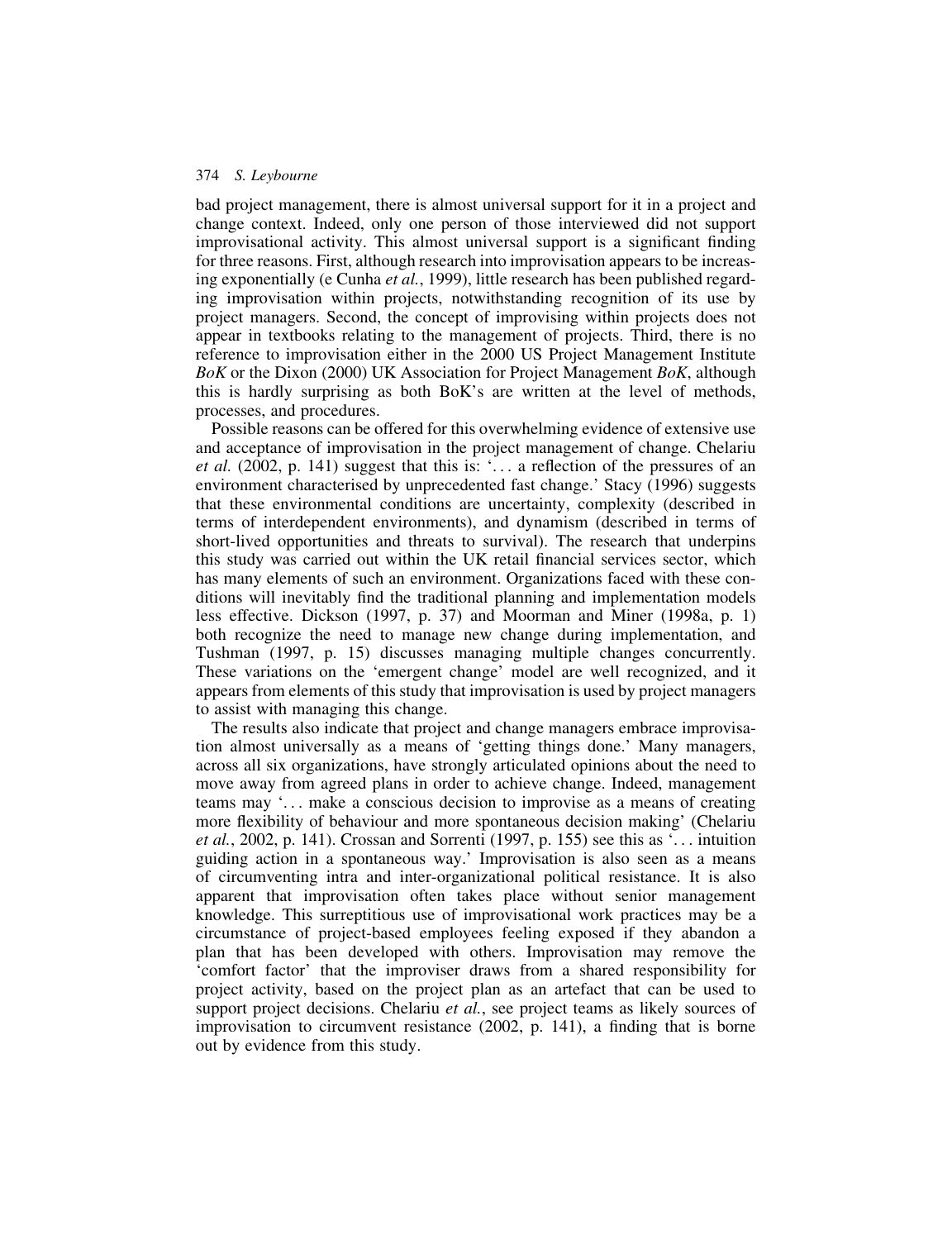## Recognition of Improvisation

Traditionally, project management has been defined in terms of planning, tasks, activities, and the achievement of milestones. If projects are defined in this context, it could be said that improvisation is simply bad project management, in that it encourages project managers and project team members away from the traditional 'plan, then implement' routines that are enshrined within the project life cycle (Adams and Barndt, 1988). However, a more modern view of project management encompasses many socio-behavioural and political aspects that surround the use of projects within organizations (Morris, 1998; 2000, p. 88). A model of the factors that were seen to contribute to project success and failure was articulated in Morris (1998), and includes such behavioural factors as team-building, communications, conflict, and decision-making. These factors, together with others such as trust, commitment, stress (Wilemon, 2000, p. 137), and the culture within which the management of projects takes place (Hunt, 2000) are now seen as vitally important, albeit that some of these factors may inhibit improvisation and some may encourage it.

Given the difficulty of reacting to and managing change in turbulent environments, it is understandable that some organizations may wish to use improvisational practices. These practices are also more widely recognized at the individual than the organizational level. Some managers, however, doubt the effectiveness of this improvisational activity, and none of the organizations within the underlying study are able to support empirically that improvisation aids the project management of strategic change. A recent quantitative study (Leybourne and Sadler-Smith, 2004) reinforces this finding. Organizations are attempting to improve effectiveness through benchmarking initiatives, although there are problems, particularly with the increase in risk that has to be managed. Owing to this apparent dichotomy in the way organizations perceive improvisation, it is difficult to point to a significant body of literature that supports or challenges the use of improvisation within projects, as the subject appears not to have been addressed. Managers in ExSociety and NewCo specifically cite an assumed link between improvisation and innovation, and intentionally allow employees the organizational and temporal space to learn from experimentation and improvisation. The other organizations display little evidence of effective improvisational activity, notwithstanding the fact that their project-based workers admit to improvising constantly. Establishing an empirical link between improvisation and effective project management, if indeed one exists, therefore, requires much further research.

## Use of Improvisation

It appears that improvisation is better if bounded by some kind of limiting framework. This is supported by the literature (Brown and Eisenhardt's, 1997, p. 16) 'limited structure', e Cunha et al.'s (1999, p. 318) 'minimal structure', and Weick's (1998, p. 545) 'guidelines'). As the Financial Services sector is highly regulated, and tends to be risk averse (Brooks and Dawes, 1999, p. 197), such a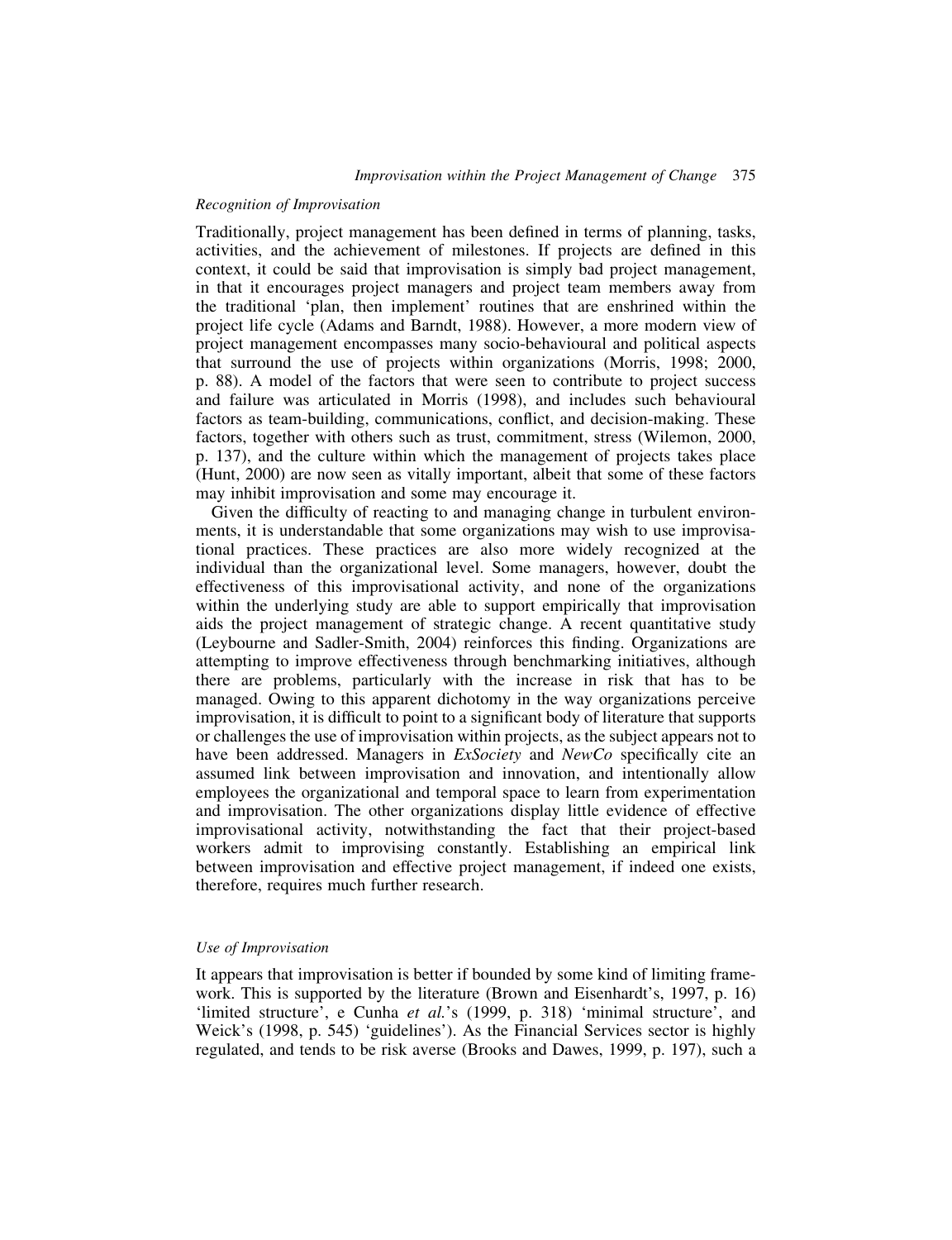framework is usually based around the management of risk. There is a fundamental contradiction, however, involved in setting boundaries for improvisational activity. Both Ryle's (1979) philosophical stance and the more organizationally based literature point to improvisation as an 'emerging' phenomenon. It is, therefore, difficult to 'bound' improvisational activity, as it is not possible to predict accurately what will 'emerge'.

It is also recognized that improvisation is more effective if mechanisms exist to share successful improvisational activity (Moorman and Miner, 1998b, p. 713; Chelariu et al., 2002, p. 142), and to communicate lessons learned from it to relevant parts of the organization that can benefit from such activity (Moorman and Miner, 1998b, p. 713). This requires the development of organizational memory (Moorman and Miner, 1998b, pp.  $713-714$ ). Respondents within all the organizations canvassed for the underlying study voiced concerns about the ability of their organization to capture good improvisational practice and encapsulate it within such a memory for future use.

Effective organizations also encourage employees to deliver customer excellence, and this includes encouraging employees to take ownership of and solve customer requests. Improvisational activity is an enabler, and organizations with competent learning capabilities can identify and implement new improvisational processes as part of the streamlining of work processes. However, NewCo is most successful in this area, allowing improvisation to emerge at all levels, and has encouraged informally-convened forums to form that can identify and disseminate improvisational practices that have the potential to become best practice within the organization. This organization also seems to have mastered the ability to unlearn or dismantle historic embedded practices that are no longer relevant. There is evidence, however, across all the organizations that IT-based change initiatives do not include as much improvisational activity as initiatives to change operational processes. This is a circumstance of the more rigorous and defined procedures that surround the implementation and testing of new IT-based systems, which provide the core account processing for most financial services organizations.

There are a number of reasons that improvisation is used within projects. These include releasing innovation in project processes, clawing back time and cost overruns, and delivering change under pressure against changing requirements. Those organizations that are in any way successful in this area have however succeeded to some extent in converting improvisational activity into useable data to assist future change initiatives. Although good practice in this area would be to lodge such information in a central repository (in the same way that postimplementation review data should be held), in most organizations this data resides within the cognitive capability of its employees. Such data would not be retained in the event of a migration of those employees away from the organization. The application of such data is equally problematical, although organizations are attempting to improve their capability in this area, albeit by applying informally and personally held data, and it has to be recognised that this approach could be construed as something other than improvisation, as it removes the 'emergent, unique' element that is an essential component of improvisational activity.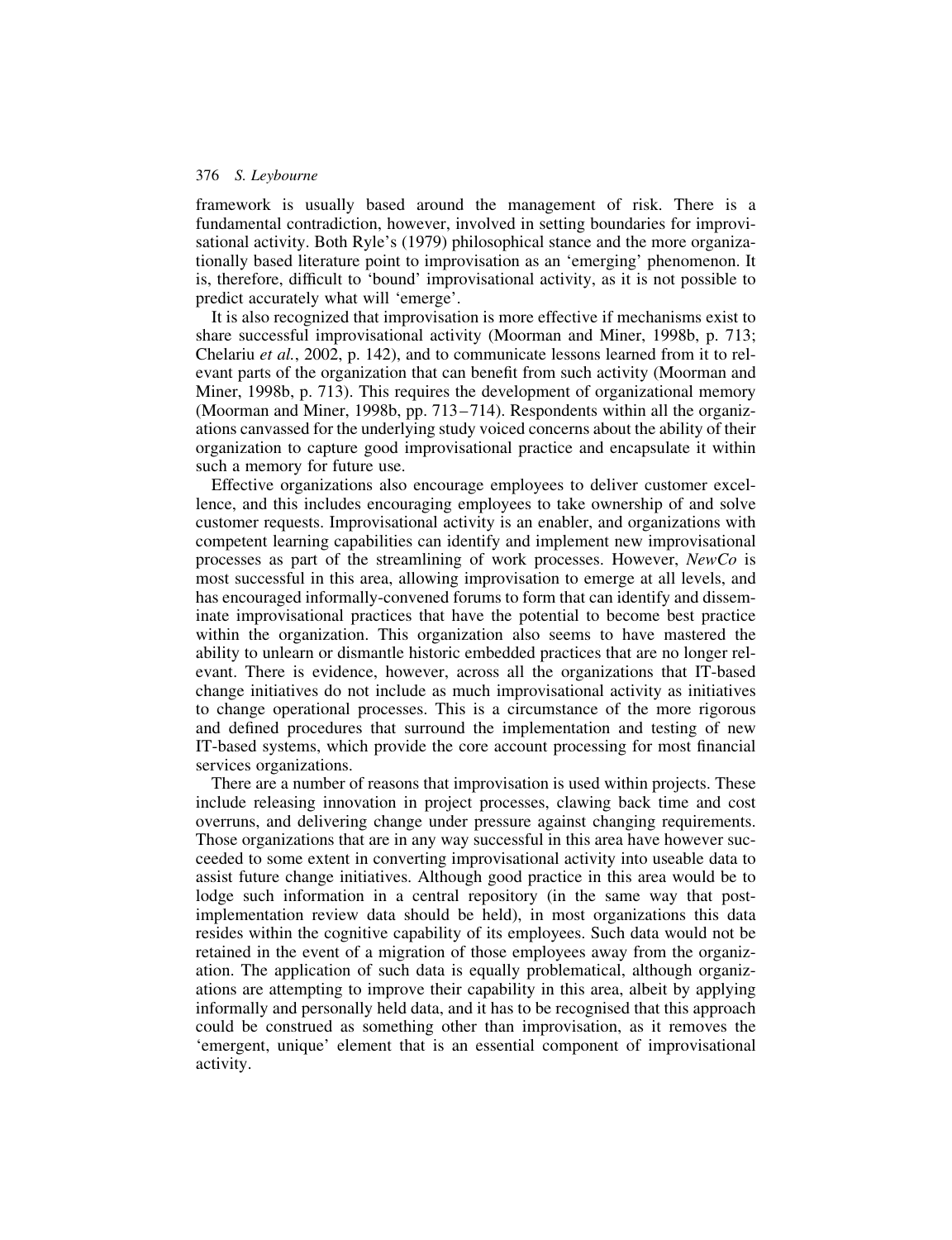## Summary and Discussion

Obtaining acceptance for improvisation in organizational life has two levels of difficulty. Firstly, people have a cultural prejudice which suggests that what they plan and execute has more value, and is more likely to be effective, than what they spontaneously generate. Plans anchor people's ideas and actions, but people become attached to such plans, and return to them even when they are ineffective. There is a perception that it is problematical not adhering to a plan, even in situations where plans, maps and models do not assist.

Suchman (1987) sees this problem in terms of human-machine communication, and reflects on how humans respond in a 'situated' way. Her explanation of situated action is: 'that every course of action depends in essential ways upon its material and social circumstances' (Suchman, 1987, p. 50). Essentially, this means that as it is not possible to plan for every material and social circumstance, humans improvise, whereas machines can only respond to something that has been programmed. Machines cannot therefore innovate, and it appears that some organizations have the same problem, and for almost the same reasons. Many organizations plan for all eventualities, and many employees ensure they have a plan-based artefact to display to senior managers for protection and justification of their actions. This does not however negate their ability or desire to improvise, but may raise barriers to the ease with which improvisational activity can be triggered.

A second difficulty is related to the fear experienced when employees overstep a safe boundary into the unknown. Within the chosen sector for this study, this fear is strongly linked to stepping outside the risk framework surrounding most financial services organizations. Often employees will decide to follow plans, and negate risk, notwithstanding the fact that it may be less effective to do so. Risk averse organizations may also prefer this approach. There is also a political dimension, as when employees improvise, they have nobody to blame. An organizational culture that supports employees can assist. Hofstede (1997, p. 5) defined culture as 'the collective programming of the mind which distinguishes the members of one group or category of people from another.' The culture of a business reflects this view, but can be considered 'to encompass only those characteristics and influences that relate to the work, or business, of the individual, or group' (Hunt, 2000, p. 314). Some organizational cultures will inevitably be seen as more open to an improvisational style of working than others will.

Keegan *et al.* (1999, p. 4) refer to projects as being 'heavily dependent on ... specific human inputs in the form of project team members who bring skills together in unpredictable ways.' The recognition of unpredictability forms a link with improvisation within projects. The work of Chelariu et al. (2002, p. 141– 142), which considers environmental conditions for improvisation, and its use in creating flexibility of behaviour and spontaneous decision-making, has already been identified. Cleland  $(1988, p. 52-53)$  provides a number of areas where attention assists performance, including giving members of project teams ownership of decisions, and encouraging creative approaches to problem solving. Both areas support improvisational activity, despite the fact that 14 years ago the improvisation literature was in its infancy. There is a paradox,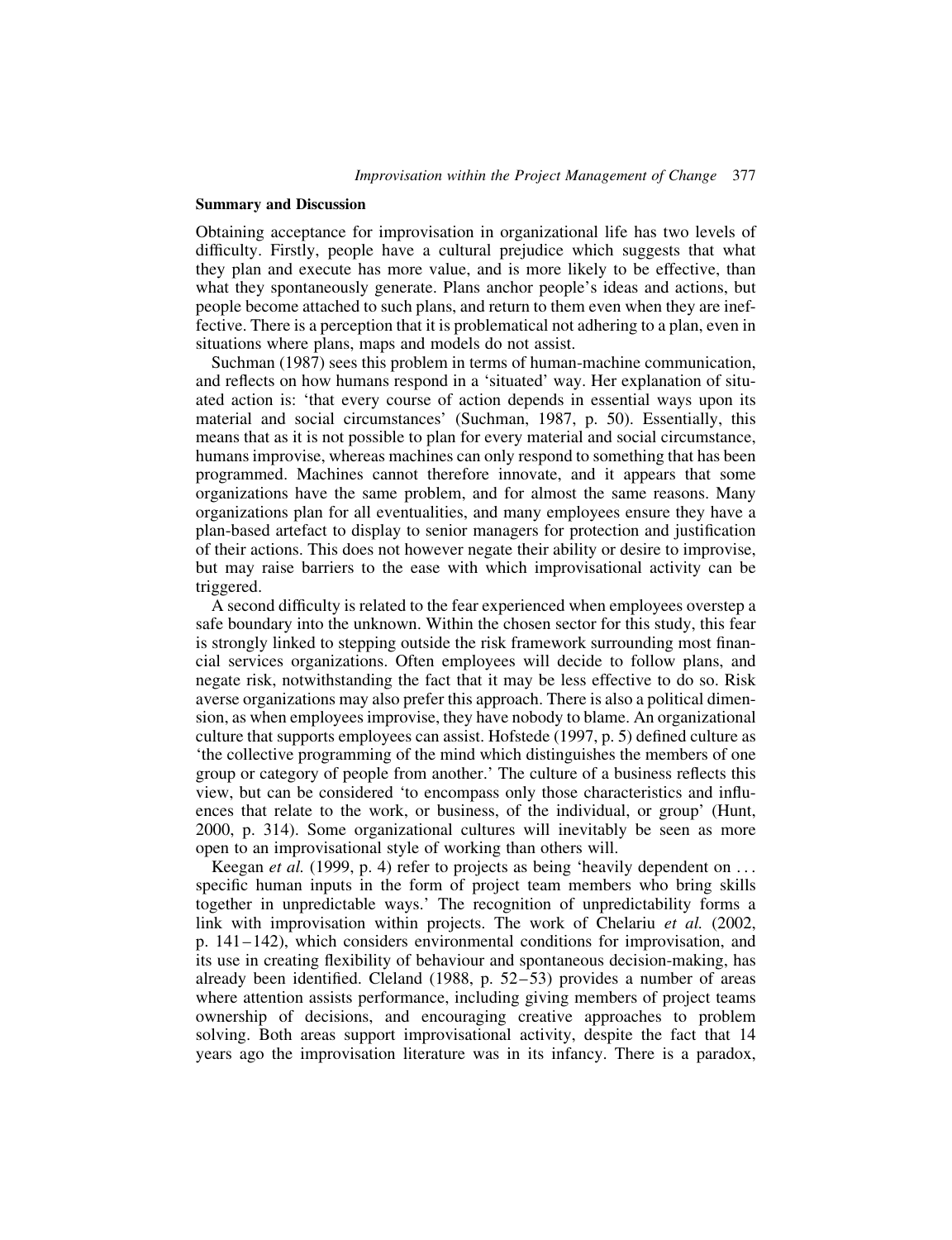however, with improvisation when it is considered alongside projects. Improvisation involves immediate action in order to achieve against a tight time-scale, or to solve an immediate problem. This often means having to take action without a full set of information. Traditional project management is strongly linked to planning and control, whereas with improvisation, a plan is of little assistance. Notwithstanding this, projects have been identified as a fertile breeding ground for improvisational practices. This is an area for additional research.

Some organizations recognise that action taken to resolve unforeseen problems has value in its own right. Much organizational improvisation is relatively unseen, and is often perceived as something people do surreptitiously. Employees do improvise, however, and the data supplies compelling evidence of this. A fundamental problem is that many employees do not like to admit to improvising, as it puts them at risk. Improvisation forces employees to take responsibility, as there is no validated or agreed plan to support decisions. Improvisation can be an effective addition to tools for change, and particularly so within the project environment. It appears that tension within an organization that balances formality with informality, and risk with innovation, could lead to powerful and effective organizations.

There is no doubt that there is a trend towards the fusing of planning and implementation in the organizations studied, or alternatively: 'composition and execution converge[ing] in time' (Moorman and Miner, 1998b, p. 698) within the use of projects to implement strategic change. All but one of the respondents endorsed such a proposition, and a plethora of secondary data exists in support. The link between improvisation and the difficulties in applying sequential implementation techniques during periods of rapid change, however, is more difficult to establish. Evidence from the underpinning study produces a number of reasons for improvisation, including temporal pressure, insufficient resourcing, poor project planning, and changing expectations of project success. An improved mechanism to deal with such difficulties, which balances formality with informality, could assist in the implementation of project-managed change.

## **Conclusions**

There is little doubt that interest in improvisation is increasing, and there is a growing appreciation of its use within the management of organizations. There are difficulties to overcome, however, in controlling improvisational activity, and in learning from it and re-applying it in such a way that it benefits those organizations. This paper represents a distillation of the opinions of almost one hundred practitioners involved in managing change within a specific sector. However, many of these practitioners are practising project managers, and therefore, they could be construed as enthusiasts of project-managed change initiatives. Others are involved in the creation, generation, and implementation of change at various levels within six major financial services organizations. Notwithstanding this, the fact that there is such overwhelming support for improvisational practices, which could be considered to represent 'bad project management', is a remarkable finding.

It is apparent from the literature, however, and from data collected during the study that underpins this research, that organizations cannot let their employees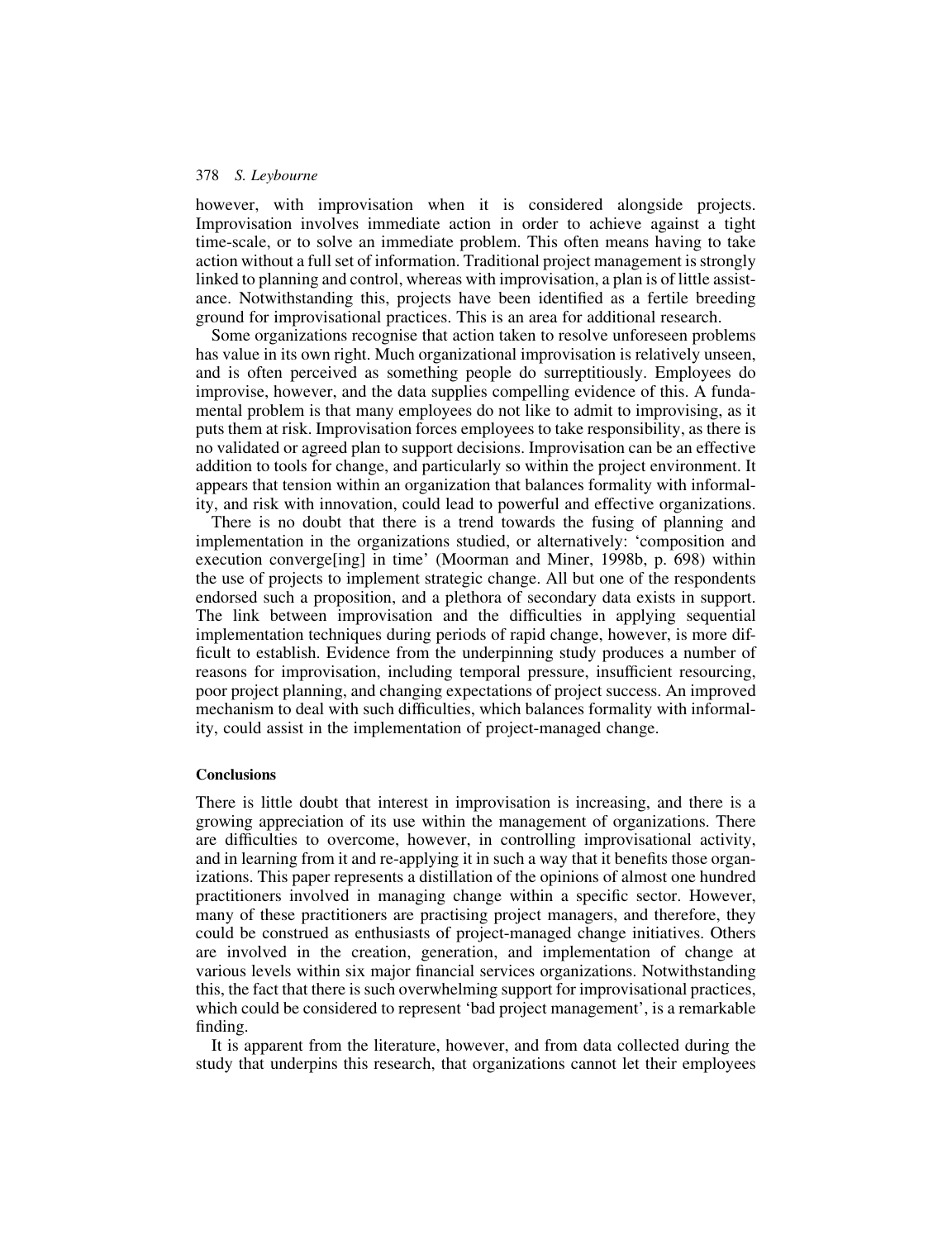ride roughshod over the standards and procedures that impose discipline on the implementation of project-managed change. It follows that controlled improvisation, bounded by a framework that limits employee endeavour, can control the enthusiasms of proactive employees, who could otherwise indulge in improvisational ineptitude's that could ultimately result in organizational failure. The controlled use of improvisation by employees who are given the space and temporal opportunities to experiment with new and innovative self-generated work processes could pay dividends for organizations. We are living in a time of multiple possible futures, where discontinuities in organizations and their environments create a need for constant re-organization and re-invention. For organizations to survive and prosper, it is vital that they develop the mechanisms to record, assimilate, and re-apply the lessons learned from such improvisation for the benefit of the organization and its various stakeholders.

#### References

- Adams, J. R. and Barndt, S. E. (1988) Behavioural implications of the project life cycle, in: D. I. Cleland and W. R. King (eds) Project Management Handbook, 2nd edn, pp. 206 –230 (New York: Van Nostrand Reinhold).
- Akgün, A.E. and Lynn, G.S. (2002) New product development team improvisation and speed-to-market: an extended model, European Journal of Innovation Management, 5(3), pp. 117-129.
- Brooks, I and Dawes, J. (1999) Merger as a trigger for cultural change in the retail financial services sector, Service Industries Journal, 19(1), pp. 194–206.
- Brown, S. L. and Eisenhardt, K. M. (1997) The art of continuous change: linking complexity theory and time-paced evolution in relentlessly shifting organizations, Administrative Science Quarterly, 42(1), pp.  $1 - 34$ .
- Bryman, A. (1988) Quantity and Quality in Social Research (London: Unwin Hyman).
- Burns, T. and Stalker, G. M. (1961) The Management of Innovation (Oxford: Oxford University Press).
- Chelariu, C. et al. (2002) Learning to improvise, improvising to learn: a process of responding to complex environments, Journal of Business Research, 55(1), pp. 141-147.
- Clarke, A. (1999) A practical use of key success factors to improve the effectiveness of project, management International Journal of Project Management, 17(3), pp. 139–145.
- Cleland, D. I. (1988) The cultural ambience of project management another look, Project Management Journal, 19(3), pp. 49–56.

Crossan, M. (1997) Improvise to innovate, Ivey Business Quarterly, pp. 36-42.

- Crossan, M. and Sorrenti, M. (1997) Making sense of improvisation, in: J. P. Walsh and A. S. Huff (eds) Advances in Strategic Management 14, pp. 155– 180 (Greenwich, CT: JAI Press).
- Dickson, P. R. (1997) Marketing Management, 2nd edn (New York: The Dryden Press).
- Dixon, M. (2000) Project Management Body of Knowledge, 4th edn (High Wycombe: Association for Project Management).
- e Cunha, M. P. et al. (1999) Organizational improvisation: what, when, how and why, International Journal of Management Reviews, 1(3), pp. 299-341.
- Eisenhardt, K. M. (1989) Building theories from case study research, Academy of Management review, 14(4), pp. 532 –550.
- Fahrenkrog, S. and Hudacsko, K. (2001) Project management principles: a developing standard, PMI Today, February, pp. 1, 5.
- Gersick, C. J. G. (1988) Time and transition in work teams: toward a new model of group development, Academy of Management Journal, 31(1), pp. 9–41.
- Glaser, B. and Strauss, A. (1967) The Discovery of Grounded Theory (Chicago, IL: Aldine).
- Grundy, T. (1998) Strategy Implementation and Project Management, International Journal of Project Management, 16(1), pp. 43–50.
- Hofstede, G. (1997) Cultures and Organizations (New York: McGraw-Hill).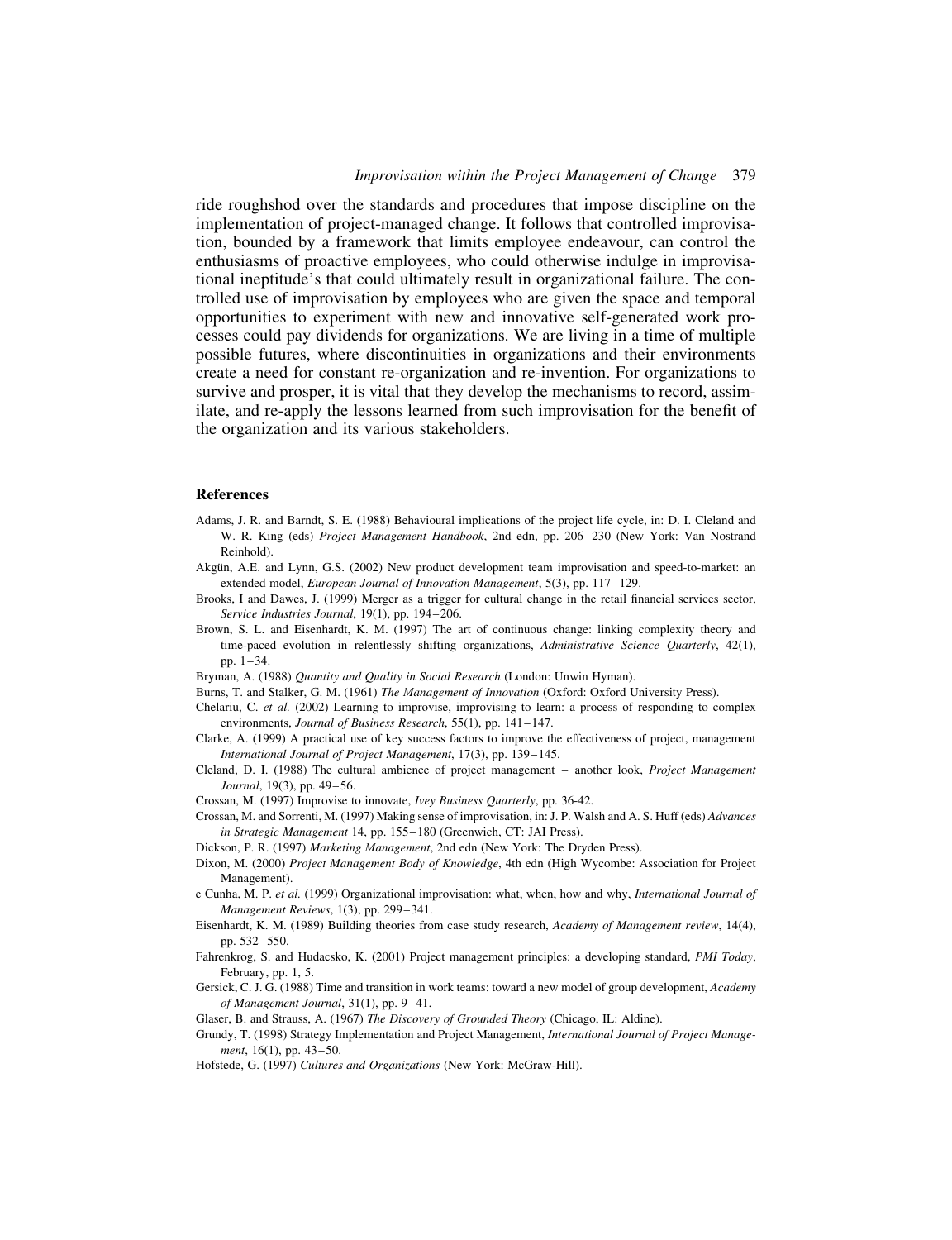- Hunt, A. J. (2000) Assessing the effects of organization culture on projects, *Proceedings of the*  $15<sup>th</sup>$  European Project Management Conference: Jerusalem
- Kanter, R. M. (1984) The Change Masters: Innovation and Entrepreneurship in the American Corporation (Englewood Cliffs, NJ: Simon and Schuster).
- Keegan, A. E. et al. (1999) The People side of Project-based Organizations RIBES Research Paper 99-24 Rotterdam Institute of Business and Economic Studies, Erasmus University, Rotterdam.
- Leybourne, S. A. and Sadler-Smith, E. (2004) Going-with-your-Gut: The Role of Intuition and Improvisation in Project Management Paper presented at Academy of Management Conference: New Orleans – 6th–11th August.
- Leybourne, S. A. (2002) Project Management and the Implementation of Strategic Change within the UK Financial Services Sector (University of Wales/Cardiff Business School: Unpublished Doctoral Dissertation).
- Lehner, J. M. (2000) Bricolage during Implementation of Strategies: Effects on Flexibility, Unpublished Paper presented to the American Academy of Management Conference, Toronto – 4–9th August.
- Lewin, A. Y. (1998) Introduction: jazz improvisation as a metaphor for organization theory, Organization Science, 9(5), p. 539.
- MacKenzie, K. D. (1986) Virtual positions and power, Management Science, 32(5), pp. 622 –642.
- March, J. G. and Simon, H. A. (1958) Organizations (New York: Wiley).
- McElroy, W. (1996) Implementing strategic change through projects, International Journal of Project Management, 14(6), pp. 325–329.
- Moorman, C. and Miner, A. S. (1998a) The convergence of planning and execution: improvisation in new product development, Journal of Marketing, 62(3), pp. 1–20.
- Moorman, C. and Miner, A.S. (1998b) Organizational improvisation and organizational, memory, Academy of Management Review, 23(4), pp. 698 –723.
- Morris, P. W. G. (1998) The Management of Projects, 2nd edn (London: Thomas Telford).
- Morris, P. W. G. (2000) Researching the unanswered questions of project management, Proceedings of the PMI Research Conference 2000: Paris. 21–24th June
- Pettigrew, A. M. (1988) Longitudinal field research on change: theory and practice, Paper presented at the National Science Foundation Conference on Longitudinal Research Methods in Organizations Austin, TX.
- Project Management Institute (2004) Proceedings of PMI Research Conference 2004:11–14th July London, UK (Newtown Square, PA: Project Management Institute).
- Project Management Institute (2002) Proceedings of PMI Research Conference 2002: 14–17th July Seattle, WA (Newtown Square, PA: Project Management Institute).
- Project Management Institute (2000) A Guide to the Project Management Body of Knowledge (PMBOK® Guide) (Newtown Square, PA: Project Management Institute).
- Quinn, J. B. (1980) Strategies for Change: Logical Incrementalism (Homewood, IL: Richard D. Irwin).
- Ryle, G. (1979) On Thinking (Oxford: Basil Blackwell).
- Stacy, R. D. (1996) Complexity, Creativity and Management (San Francisco, CA: Berrett-Koehler).
- Stake, R. E. (1994) Case studies, in: K. M. Denzin and Y. S. Lincoln (eds) Handbook of Qualitative Research, pp. 236– 247 (London: Sage Publications).
- Suchman, L. A. (1987) Plans and Situated Actions: The Problem of Human-Machine Communication (Cambridge: Cambridge University Press).
- Tushman, M. L. (1997) Winning through Innovation, Strategy and Leadership, 25(4), pp. 14 –19.
- Weick, K. E. (1998) Improvisation as a Mindset for Organizational Analysis, Organization Science, 9(5), pp. 543 –555.
- Wilemon, D. (2000) Project Management Research: Experiences and Perspectives Proceedings of the PMI Research Conference 2000: Paris. 21–24th June
- Yin, R. K. (1984) Case Study Research: Design and Methods (London: Sage Publications).

## Notes on Contributor

Steve Leybourne is a senior lecturer at Plymouth Business School. He has a Ph.D. from Cardiff Business School, and has presented papers at a number of